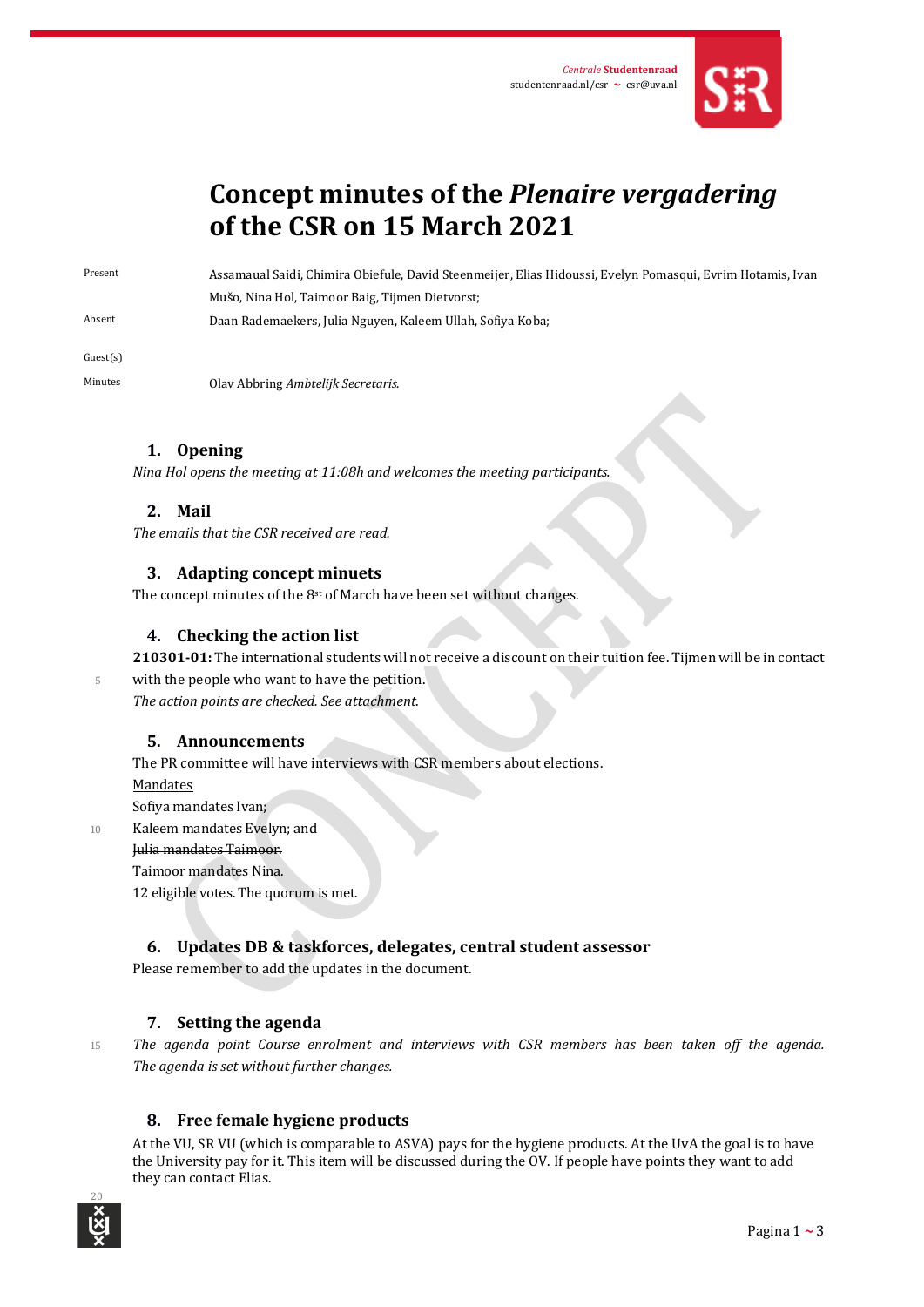

#### *Taimoor leaves the meeting*

### **9. Stance on physical education**

The goal for this agenda point is to see what the CSR's general stance is regarding opening the university. Members of the CSR would like more physical education, opening study spaces and small scale on campus education. Nina will write a meeting piece for the next PV to vote on the CSR's stance regarding physical <sup>25</sup> education **[action]**.

### **10. Government measures – open letter**

Tijmen will write an open letter about the government measures. In this letter the forgotten groups (master and bachelor students who stopped studying and international students in general) will be focusses on. The letter will also mention the study track of students from FdG and ACTA, making it impossible to make use of the proposed compensation by the government.

### **11. Exchange for semester 1 2021-2022**

30 This point will be discussed during the next UCO, so it is important to have this item voted on today. Ivan adds that it should be good to have the UvA focus on the individual cases when weighing whether or not a student can go on exchange.

If exchanges in the first semester cannot go through they should be able to postpone their exchange. Meaning 35 that these students should not go through the application process again.

It should also be considered to have a safety net for students going on an exchange, but having to return.

**Voting proposal:** The CSR 20-21 decides in favour of supporting the continuation of exchanges during the 40 first semester of the academic year 2021-2022.

In favour: 10

Against: 0

Blanco: 1

Abstain: 0

<sup>45</sup> *The CSR 20-21 decides in favour of supporting the continuation of exchanges during the first semester of the academic year 2021-2022 (decision).*

### **12. W.V.T.T.K. / Any other business**

The CSR has read comments about a post regarding the effects of the damage on mental health. If CSR members have any input or want to help on the subject they can reach out to Elias or Chimira. This item will be discussed during the next O&O committee meeting.

50

Chimira states that her FSR wants to use the premium version of DeepL to translate documents. Chimira will inform the CSR on their final decision, maybe the CSR can also choose to start making use of this translation tool.

55 A new RvT member has been chosen. This person will join the next CSR/RvT meeting to introduce himself.

### **13. Input requests for the FSR's / to the media**

The week against racism should be promoted on the CSR's social media. The PR committee will be in contact with Chimira and Ivan about this item.